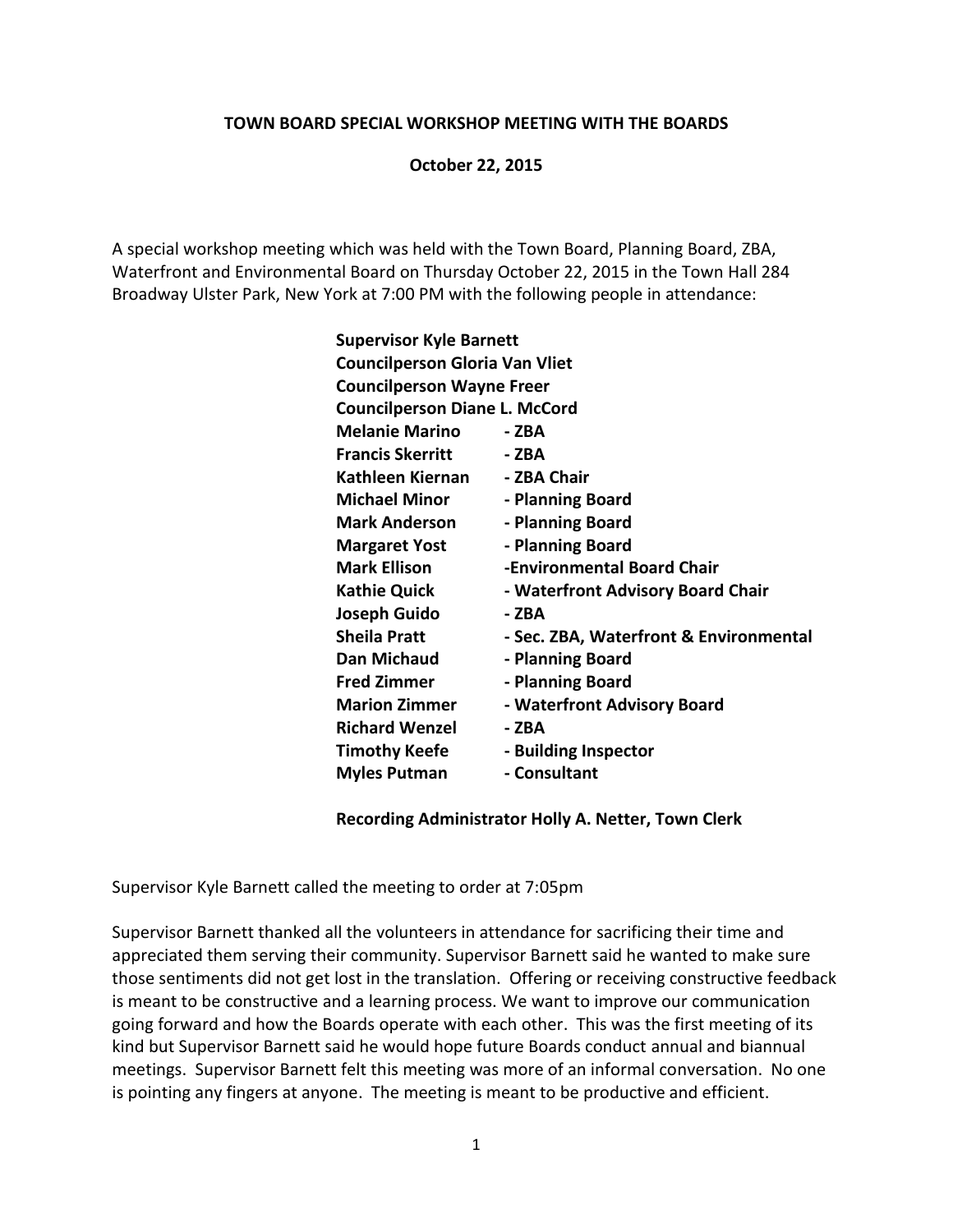This meeting was an informal opportunity to share any observations, comments or ideas that can better facilitate how the Boards operate with each other.

Fred Zimmer, Vice Chair of the Planning Board, said he felt the Town Board should consider appointing an alternate for the Planning Board to ensure the Board has a quorum. The Planning Board counts on the Town Board liaison to bring the information back to the Board.

There was a discussion of how information is communicated between the Boards. If the Planning Board asks for an interpretation of a code there is a memo to the ZBA and the ZBA replies back in writing. Fred said sometimes the Boards have to watch to make sure they do not tread on the other Board. Sometimes there is a grey area. Myles said he tries to define the gray area but he can only offer an opinion.

Fred Zimmer acts as a Liaison between the Planning Board and Building Department. Councilperson Freer asked if there was any formal procedure to ask questions that was followed from one Board to another which would create a paper trail to look back on. Memos are written between ZBA and Planning and responded to in the same manner.

ZBA Secretary or Joe Guido goes to the Building Inspector on behalf of their Board. Joe Guido said he often calls Roxanne the Chairman of the Planning Board but often does not receive a call back. He then goes to see April.

Tim Keefe also attends the Pre-Submission meetings offered by Myles and a Planning member so applicants can receive the proper direction and find out if their project is feasible.

Councilperson Freer suggested a generic referral form that could be used between Boards. This way if someone was not happy with a response or if the request was not followed through. They could then share that information with the Board.

ZBA provides a copy of the agenda to the Planning Board. If the Planning Board has any comments they will forward them to the ZBA.

Supervisor Barnett asked what the confusion was with the Scenic Hudson rezoning request of the PUD. Fred said he was confused with the procedure but felt Myles had the best handle on the process. Myles said without blame he thought the Town Board jumped into a Public Hearing before the Planning Board had started SEQR coordination. Type one action with rezoning and proposed Special Use permit needs one agency taking care of SEQR. If a variance was needed the ZBA would have had to get involved. Everyone's hands would be tied until the LEAD agency concludes the SEQR process with a Negative Declaration.

Supervisor Barnett asked if there were any issues obtaining the communication from the Town Board expressing the desire to have the Planning Board take Lead Agency on the Scenic Hudson Case. Myles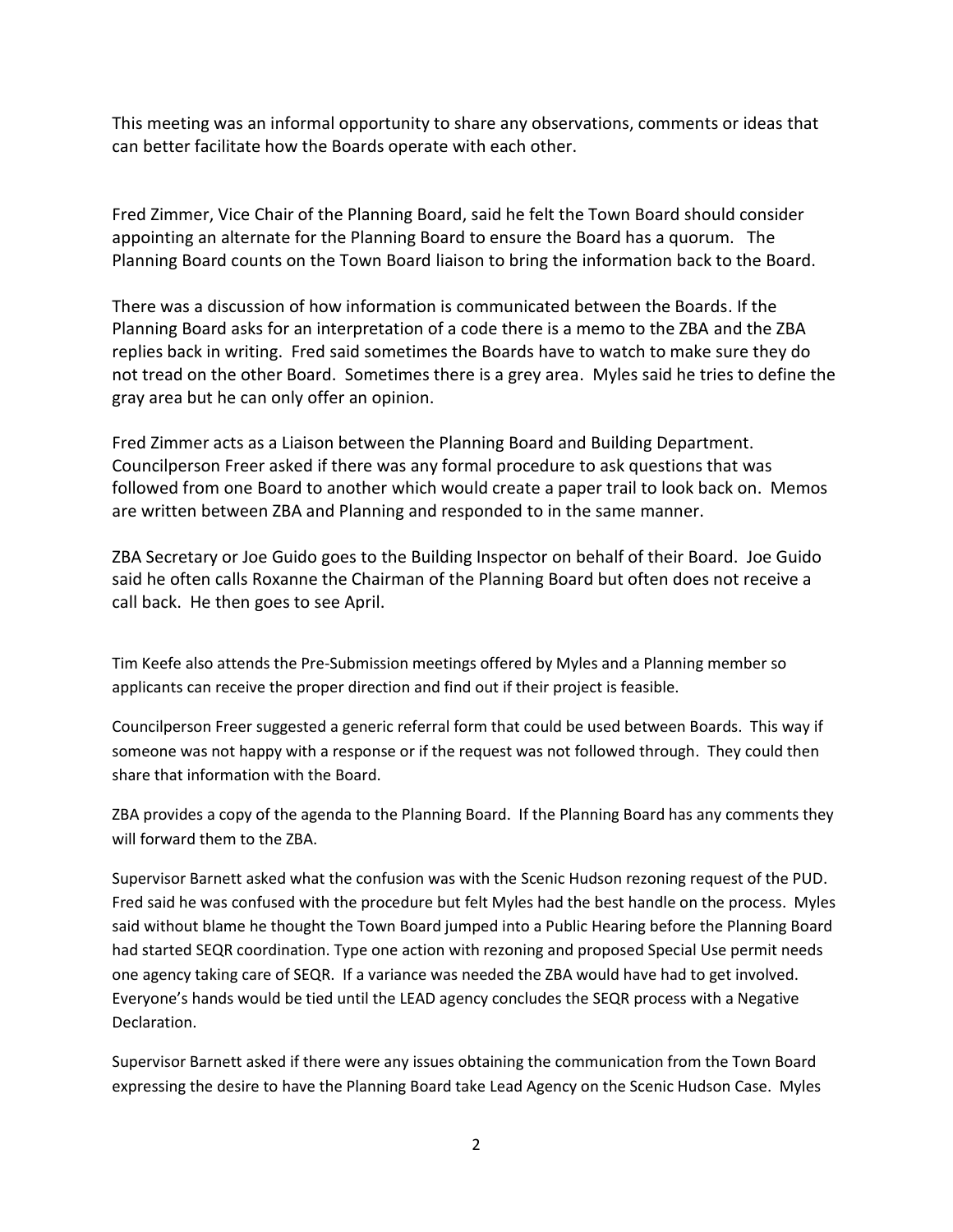said he did not have a problem with the Town Board expressing their sentiment but it is probably best left for a formalized response when the LEAD agency circulation notice is received. Supervisor Barnett said it was a good learning experience.

Michael Minor, Planning Board Member, said he was disturbed about an incident that had happened in the past where the relay of information was mis-communicated which caused him great discomfort. He said he would prefer if anyone had an issue with him in the future he would rather it be dealt with face to face. Dan Michaud said after that instance the Planning Board felt it prudent to have a Liaison with the Building Department and Fred was elected to do so. Margaret Yost said it has helped the Planning Board to have a liaison to the Building Inspector to make sure everyone is on the same page. Dan Michaud said liaisons dedicate a tremendous amount of time volunteering and going to multiple meetings. He is hoping to be able to assist Fred and Mark next year and give them a little relief. There are a lot of links that needed to be maintained in order for the lines of communication to flow efficiently.

Supervisor Barnett said having an alternate is an excellent idea and most Towns also have alternates. A local law will be needed to be passed in order to do this. Code has fallen behind the times and needs to be updated. Amending is expensive. The creating of a new Comprehensive Master Plan will take a few years to complete. Items that are more urgent, such as having an alternate for the Planning Board, may be addressed sooner. Supervisor Barnett said a list of other items in the code that should be addressed can be made and perhaps they can take care of them all at once. Supervisor Barnett said the homework assignment is: review the code and forward any suggestions or comments regarding changes to the code to the Board.

Mark Anderson, newest member of the Planning Board, said one of the first things he started to do was get training on what he was suppose to do. Supervisor Barnett said there is no substitute to making sure everyone on our Boards has the necessary training to perform their duties as a Board member. Training is a priority when dealing with members of the community and applicants who have important business before the Boards and dealing with peoples' rights. It is important there is adequate training available. Mike Minor said they were told by Roxanne Pecora, Planning Board Chair, there was no money for training on several occasions. Supervisor Barnett said no one has brought it to his attention. Dan Michaud said Mike Minor was nice enough to find some free training. Councilperson VanVliet asked where training was available. Mike Minor, Planning member, said the NYS Planning Federation and Association of Towns provides training. Mike said he found free training by NYS online. County Planning Board also offers training. Flyers are distributed in the Zoning and Planning Board mailbox for further distribution to the Board members. Supervisor Barnett invited Mike Minor to find training opportunities available in the near future. Mike will forward the information to Gloria Van Vliet, the Liaison, and she will bring it to the Town Board for review. Four hours of training is mandatory per year. Myles added the ZBA also needs the training.

Kathy Kiernan, ZBA Chair, said the ZBA does not have any problems. She hoped if anyone from the Planning Board had question they would contact her or Joe Guido. Joe Guido said they are more legally bound than the other Boards. Procedures and notices need to go out, Public Hearings need to happen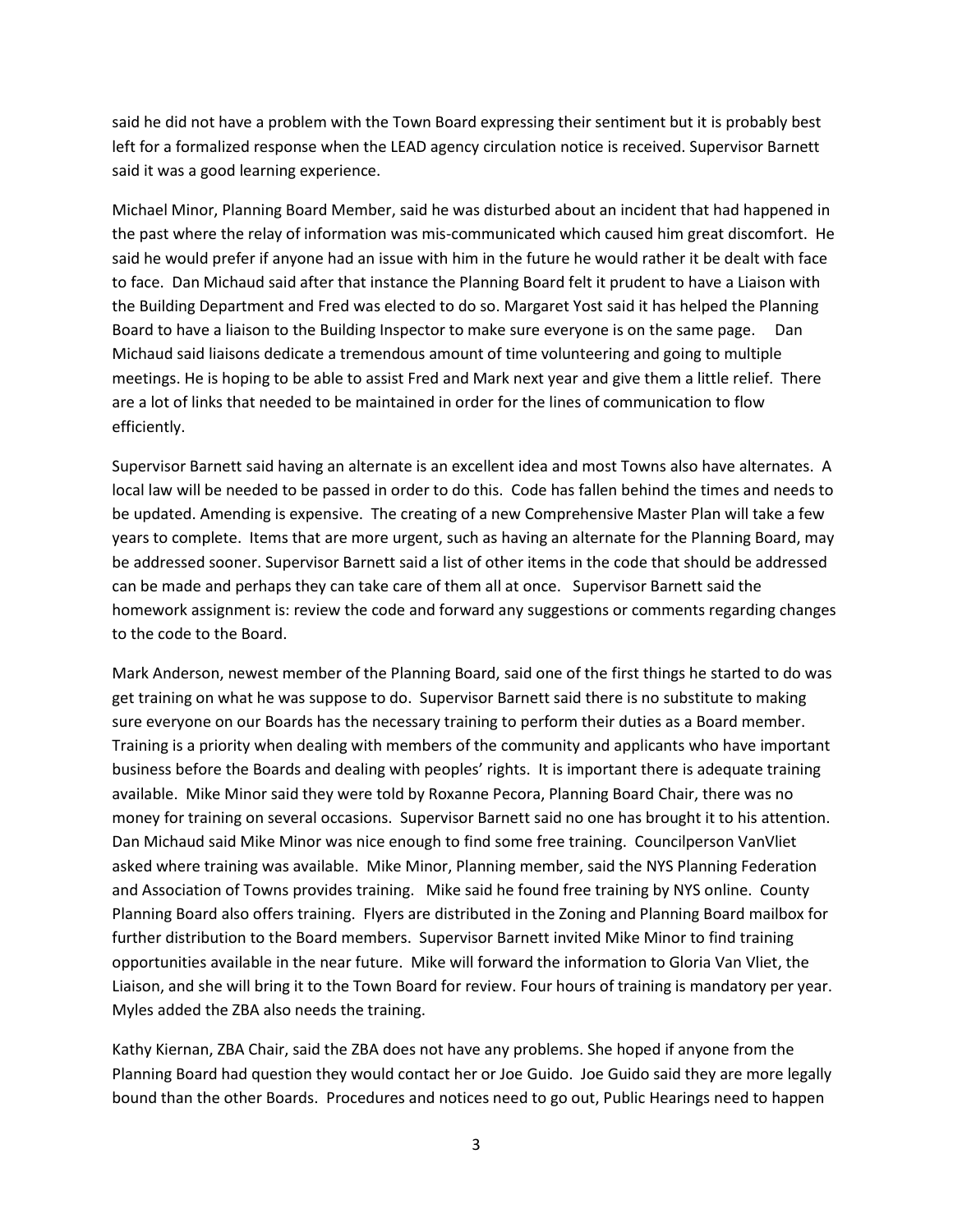for all cases once they pass the informational stage. Joe said he feels the Town Board treats the ZBA as a stepchild until there is a problem. Joe feels they should have an attorney on retainer. Supervisor Barnett asked Joe if he was aware that he authorized the use of Peter Graham's services if the ZBA had any questions. Joe said he found that out at the last ZBA meeting but he said the Board had no advance knowledge of that. Supervisor Barnett asked how that was possible when he was told the information had been given that Peter Graham and Myles would be attending the meeting. Kathy Kiernan said she wasn't sure but she only knew a few days prior to the meeting. She also said she had no idea there was going to be a Court Stenographer there. Supervisor Barnett recalled making a suggestion to use the microphones upstairs. He was told there was not going to be a Public Hearing yet the ZBA allowed the public to ask questions. Joe Guido had announced it was not a Public Hearing and they would have to address their questions again at a Public Hearing. Kathy Kiernan said that was not a Public Hearing and the public was only allowed to address their questions to the Board. The people had to direct their questions to the ZBA not to the representative. Kyle asked when the public hearing was going to be. He told them they should have voted on it. A motion should be made, there is a second and a vote for a public hearing. Kathy said the Town Code allows the ZBA to establish their own way of conducting the meeting. A review of past and current procedures followed.

Kyle wants to make sure the Board has the support they need. Often situations that are before the ZBA are too important not to take advantage of being able to call Myles or Peter Graham for an opinion. Going forward we would like to re-cover the cost as much as we can from the applicant whenever it is appropriate. An example of Prospect Street was given. The ZBA needs to discuss with Peter and Myles what needs to be done to set up an escrow for a specific amount and Public Hearing. Actions need a motion, a second and put to a vote. Kyle encouraged the Planning and ZBA members to reach out to Myles or Peter Graham . However, if there is an applicant with a complicated situation and they felt that legal advice could be a couple hours of work, the Board should contact their Liaison. It would then be the Liaisons responsibility to bring the request to the Town Board for approval and follow up with the requesting Board. If a member needs or wants training, they are to let the Liaison know and they will see that they get the training needed. Kyle asked why they did not entertain the recommendation of having Peter Graham go into Executive Session. Kathy said they were going to go into Executive Session after all of the normal business was taken care of and by that time Peter Graham had already left. Kyle also suggested that if there is a professional consultant or attorney present at a meeting, those cases should be done first since they are paid on an hourly basis.

Joe said 5 minutes before the meeting was not enough preparation to grasp what Peter Graham wanted the ZBA to do at the meeting. Kyle said that was fair and said in the future it would be more productive to have Peter call Kathy or a designee to discuss matters prior to the meeting.

Kyle suggested the Board Members with questions should go to the chair instead of 5 people asking the attorney the same or similar questions. The chair can make the call to council or have council present at the meeting. This is why it is so important to have escrows set up because each question that is not a general ZBA or planning question can be charged back to the applicant.

4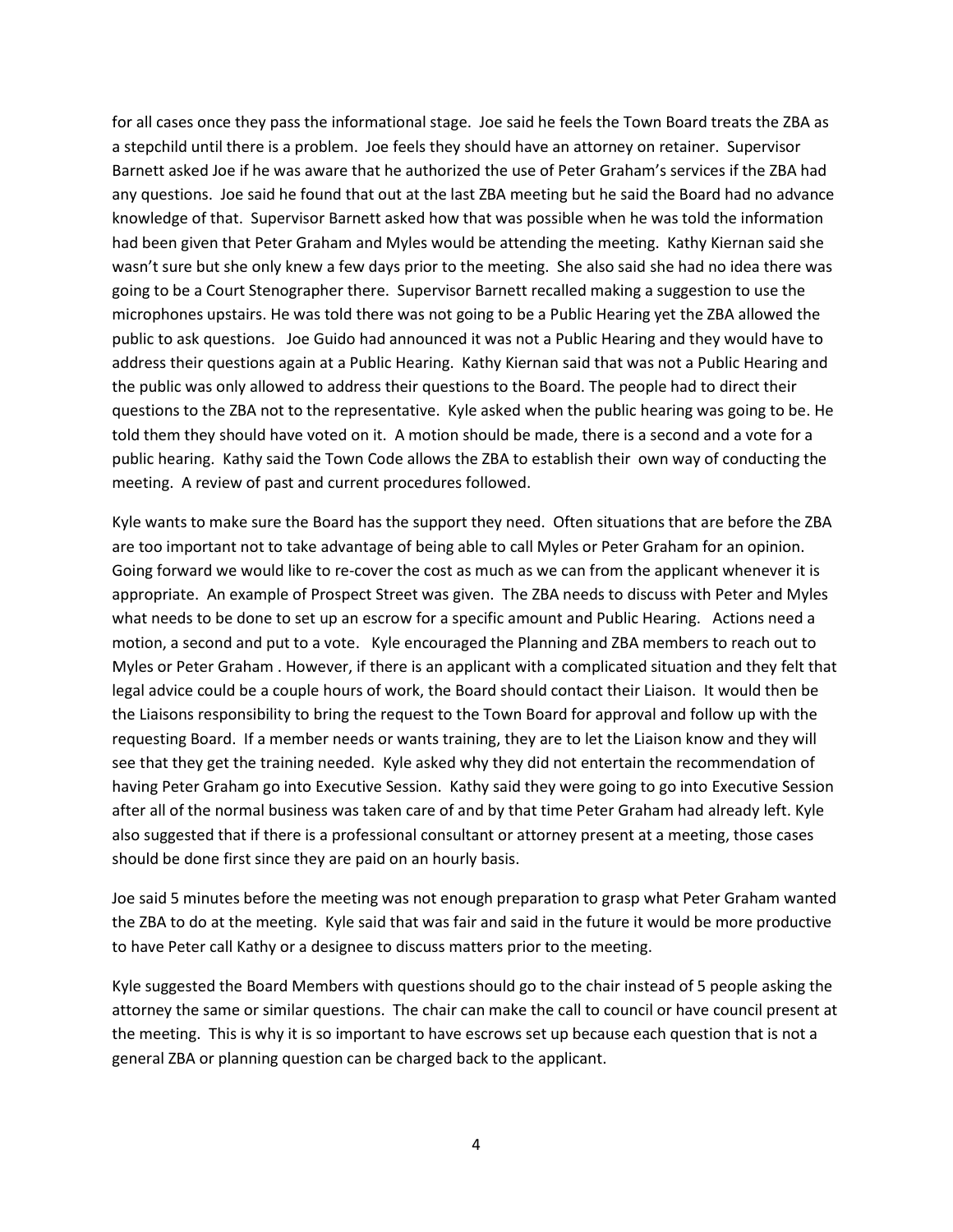Fred Zimmer said the entire Planning Board makes the decision to seek legal advice. They bring questions to the meetings and many times one of the members knows the answer and can avoid the legal charge. They make a motion to seek legal counsel.

The Boards were encouraged to attend each other's meetings. This will allow the members to familiarize themselves with the applicant and know what kinds of questions to ask when they appear in front of their Board. As said before, if there is a question of whether it is appropriate to use a consultant, the Board should go to their liaison; the liaison will come back to the Town Board and say they need to seek advice. Mike Minor said the Planning Board has learned to be specific when advice and review of a case is needed, so the consultant reviews the items in question not the entire project. This saves money and is more cost efficient. Joe Guido will contact Myles to get the proper format that needs to be followed for the next meeting. Myles will provide Joe with everything that is needed.

Myles said the NYS Planning Federation holds an annual conference and one workshop day is dedicated to a mock ZBA hearing. It helps with understanding the process. There is a 4 hour requirement for all members but if someone sees training that they feel would be helpful Supervisor Barnett stressed again to contact the liaison and if it was feasible the Board would approve the funds for training. Town Clerk, Holly Netter, will provide a copy of the Zoning section of the code for all ZBA members so they are able to have it in front of them at their meeting. The most recent copy of the General Code is in a binder in the zoning office and is also available on the website a[t www.esopus.com](http://www.esopus.com/) under the building department.

Joe Guido asked what happens once the ZBA grants a variance; where does it go. When the ZBA grants a variance the paperwork goes to the Building Department. If someone comes back in for a building permit on that lot the variance is on record. The original findings and conclusions need to be given to the Town Clerk to sign and seal with the grant letter. Planning Board, Building and Assessor receives a copy of the findings and conclusions and grant letter. Owner gets a grant letter with copy of findings and conclusions attached. Copies of the minutes are also kept in the files so there is a record for people to follow over time.

Kathy Quick said she appreciated having a liaison from the Planning Board and they were missed. In the absence of a liaison, Kathy has been able to reach out to Roxanne Pecora, Planning Board Chair, for assistance when needed, but requested to have a liaison when someone is available to take on that role. A suggestion was made to have the alternate also be the liaison as well. Kathy said she needs someone but not all the time. Kathy explained she tries to be respectful of people's time and only holds meetings when Waterfront has business that needs their attention. She gives her Board Members a schedule of meeting dates in the beginning of the year and if there is no business the meetings are cancelled.

Mark Ellison, Environmental Board Chair, said he appreciates the liaison. The Environmental Board is struggling to get people to volunteer for this Board and attend the meetings. He made the suggestion to have all Boards get copied on the various Boards' minutes. Each Board secretary will forward their minutes to the Town Clerk and she will forward them to the chairs of the various Boards as well as the members of the Town Board.